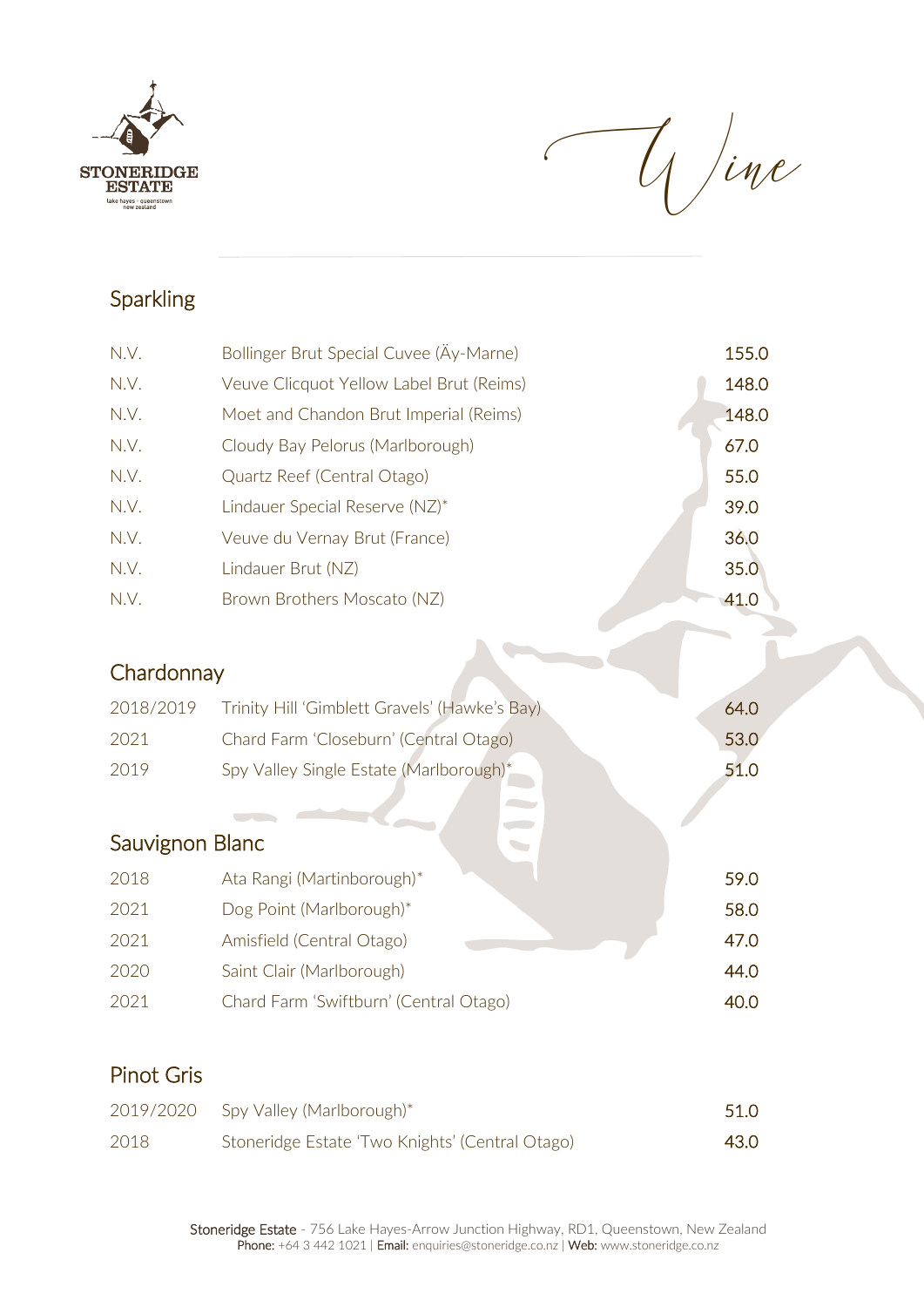

### Riesling

| 2021              | Amisfield Dry Riesling (Central Otago)          | 46.0 |
|-------------------|-------------------------------------------------|------|
| 2018              | Mt. Difficulty Target Riesling (Central Otago)* | 52.0 |
| Rosé              |                                                 |      |
| 2018              | Stoneridge Estate 'Two Knights' (Central Otago) | 43.0 |
|                   |                                                 |      |
| <b>Pinot Noir</b> |                                                 |      |
| 2019              | Amisfield (Central Otago)*                      | 83.0 |
| 2019              | Mt Difficulty (Central Otago)*                  | 96.0 |
| 2019              | Peregrine (Central Otago)                       | 72.0 |
| 2020              | Mt Difficulty 'Roaring Meg' (Central Otago)     | 67.0 |
| 2018              | Stoneridge Estate 'Two Knights' (Central Otago) | 45.0 |
|                   |                                                 |      |

# Cabernets, Merlots & Blends

| 2019      | Te Mata 'Awatea' Cabernet Merlot (Hawke's Bay)*           | 99.0 |
|-----------|-----------------------------------------------------------|------|
| 2017/2018 | Trinity Hill 'The Gimblett' Cabernet Merlot (Hawke's Bay) | 66.0 |
| 2018      | Craggy Range Merlot (Hawke's Bay)*                        | 67.0 |
| 2018      | Babich Black Label Merlot (Hawke's Bay)*                  | 49.0 |
| 2020      | Ngatawara Stables Cabernet Merlot (Hawke's Bay)           | 37.0 |
|           |                                                           |      |

## Shiraz & Syrah

| 2018 | Villa Maria Cellar Selection Syrah (Hawke's Bay)* | 44.O  |
|------|---------------------------------------------------|-------|
| 2020 | Te Mata Estate Syrah (Hawke's Bay)                | .51.O |
| 2019 | Jacobs Creek Reserve Shiraz (Barossa)             | .39.O |

### Dessert Wine

| 2019 | Amisfield Lake Hayes Noble (Central Otago) | 45.0 |
|------|--------------------------------------------|------|
| 2009 | Taylor's Port 10 yrs (glass)               | 20.0 |

Stoneridge Estate - 756 Lake Hayes-Arrow Junction Highway, RD1, Queenstown, New Zealand Phone: +64 3 442 1021 | Email: enquiries@stoneridge.co.nz | Web: www.stoneridge.co.nz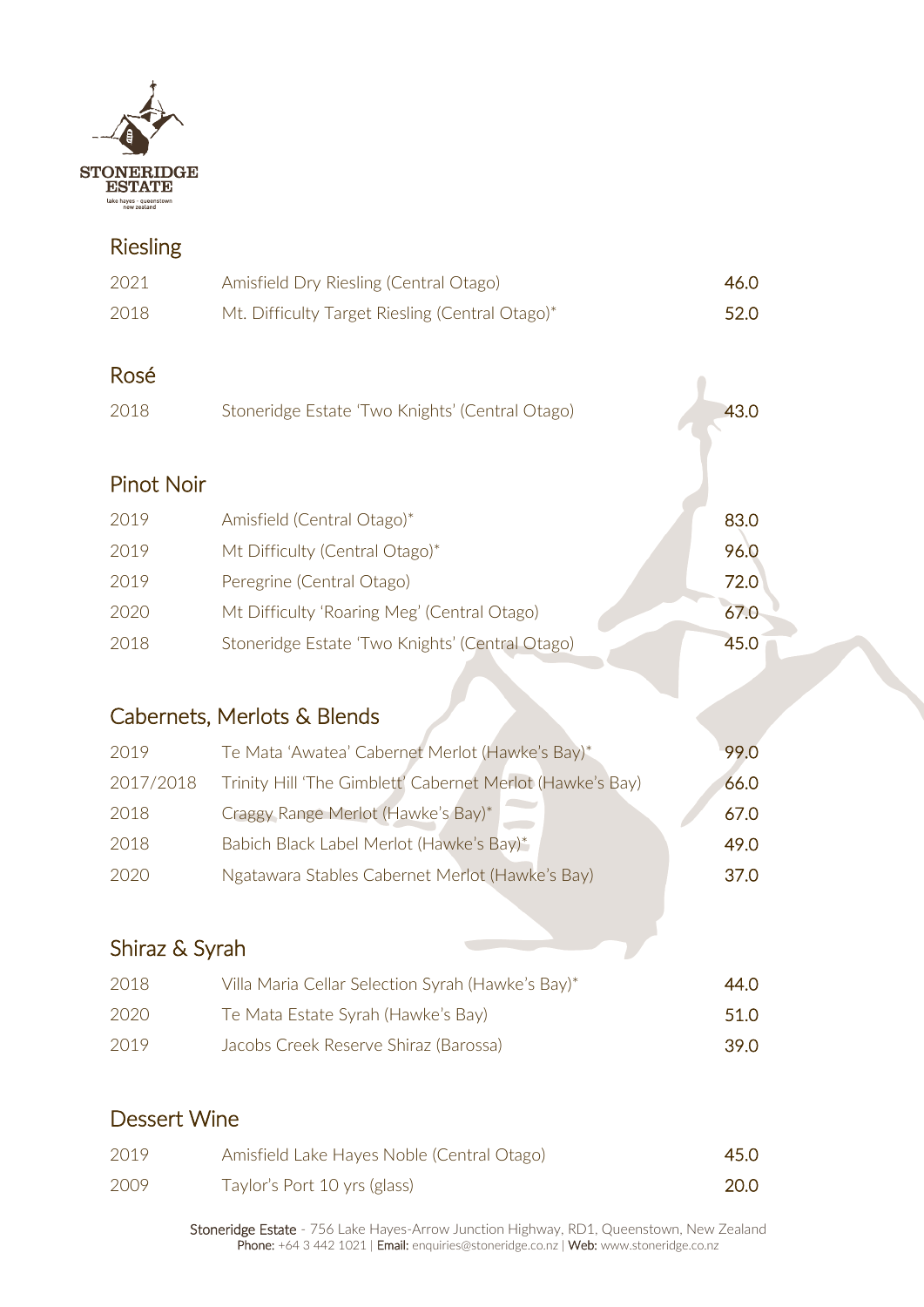



| Beer & Cider                               |      |
|--------------------------------------------|------|
| Heineken 5%                                | 8.5  |
| Stella Artois 5%                           | 8.5  |
| Speight's Gold Medal 4%                    | 8.5  |
| Steinlager Light 2.5%                      | 10.0 |
| Steinlager Pure 5%*                        | 10.0 |
| Panhead Supercharger APA 5.7%              | 10.0 |
| Emerson's Pale Ale                         | 10.0 |
| Apple Cider                                | 10.0 |
|                                            |      |
| Non-Alcoholic                              |      |
| Coca Cola, Diet Coke, Sprite               | 4.5  |
| Sparkling Grape Juice                      | 4.5  |
| Juice - Orange, Apple, Cranberry           | 4.5  |
| Lemon, Lime & Bitters                      | 8.5  |
| Antipodes Mineral Water - Sparkling, Still | 5.0  |
|                                            |      |
| <b>Barista Coffee</b>                      |      |
| Short Black                                | 4.5  |
| Long Black                                 | 4.5  |
| Latte, Cappuccino, Flat White, Mocha       | 4.5  |
|                                            |      |

(Minimum order of 20)

Vintages and prices may vary without notice subject to availability. All prices are in NZD and are inclusive of 15% GST.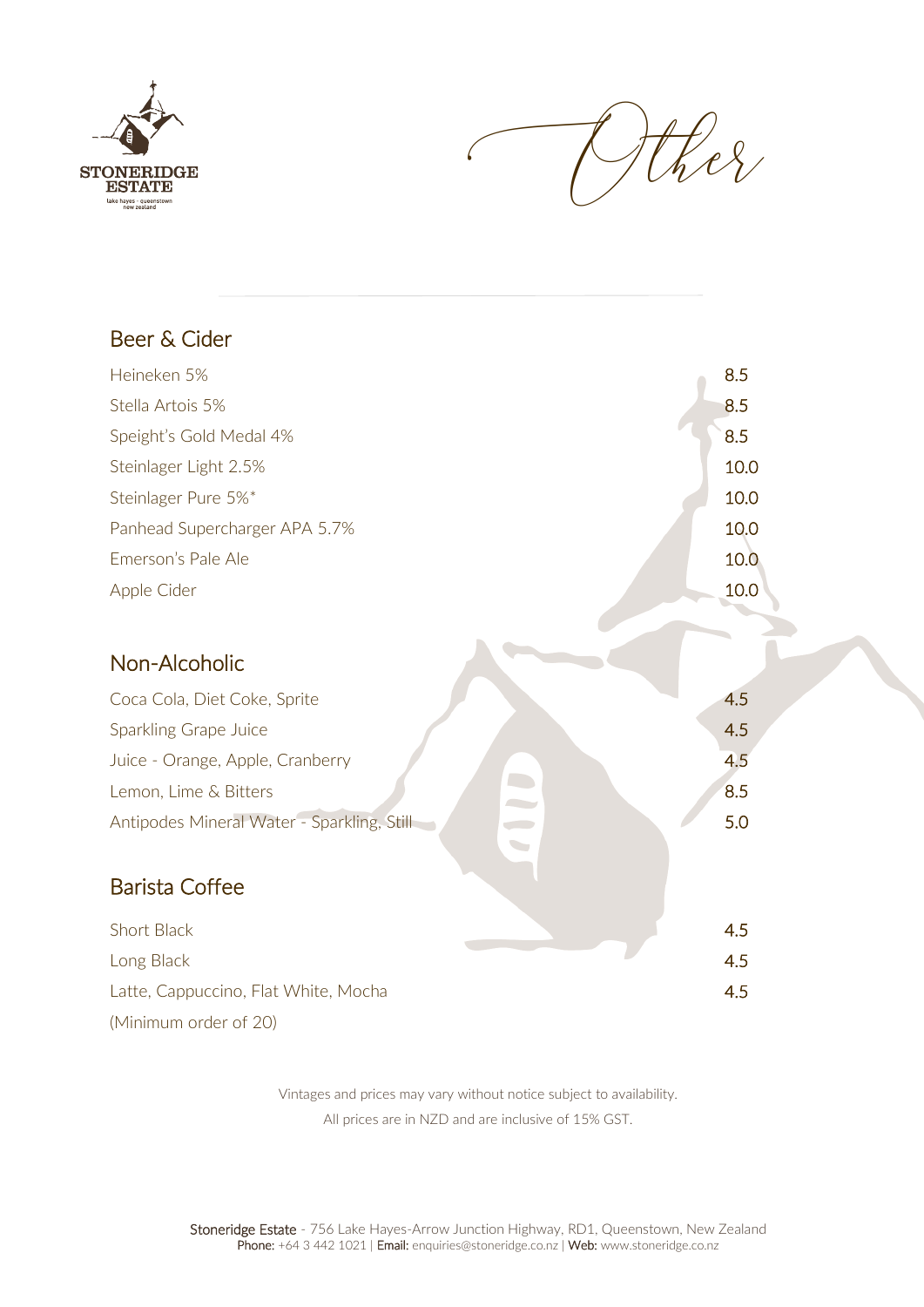

Ipirits

\*Wines marked with an asterisk are available to pre-order only and an exact number of bottles must be advised & purchased in advance. Any remaining bottles at the end of the night may be taken home. All other wines are kept in stock and charged on a consumption basis.

| Cognac & Brandy                                                                |      | Gin                    |      |
|--------------------------------------------------------------------------------|------|------------------------|------|
| Martell V.S.O.P.                                                               | 20.0 | Cardrona 'The Source'  | 15.0 |
| Raynal V.S.O.P.                                                                | 10.0 | <b>Bombay Sapphire</b> | 15.0 |
|                                                                                |      | Gordon's               | 10.0 |
| Whisky & Bourbon                                                               |      | Rum                    |      |
| Glenfiddich Reserve - 12yr                                                     | 20.0 | Bacardi                | 10.0 |
| Johnnie Walker Black Label                                                     | 15.0 | Bundaberg              | 10.0 |
| Johnnie Walker Red Label                                                       | 10.0 | Coruba                 | 10.0 |
| Jim Beam                                                                       | 10.0 | <b>Appleton Estate</b> | 10.0 |
| Jack Daniel's                                                                  | 10.0 |                        |      |
|                                                                                |      | <b>Tequila</b>         |      |
| Vodka                                                                          |      | Jose Cuervo 1800 Anejo | 20.0 |
| <b>Grey Goose</b>                                                              | 20.0 | Jose Cuervo Especial   | 10.0 |
| Cardrona 'The Reid'                                                            | 15.0 |                        |      |
| 42 Below                                                                       | 15.0 | Liqueurs               |      |
| Smirnoff                                                                       | 10.0 | Bailey's               | 10.0 |
|                                                                                |      | Cardrona 'Rose Rabbit' | 15.0 |
|                                                                                |      |                        |      |
| Cocktails & Welcome Drinks                                                     |      |                        |      |
| Pimm's Summer Cup                                                              |      |                        | 9.0  |
| Pimm's No. 1, lemonade, fresh mint, seasonal fruits                            |      |                        |      |
| Mulled Wine                                                                    |      |                        | 9.0  |
| Stoneridge Estate 'Two Knights' Pinot Noir mulled with orange & warming spices |      |                        |      |
| Fruit Punch                                                                    |      |                        | 5.0  |
| Fruit juice, lemonade. seasonal fruits                                         |      |                        |      |

Serving size 200ml – minimum order quantity of 50 glasses

Stoneridge Estate - 756 Lake Hayes-Arrow Junction Highway, RD1, Queenstown, New Zealand Phone: +64 3 442 1021 | Email: enquiries@stoneridge.co.nz | Web: www.stoneridge.co.nz